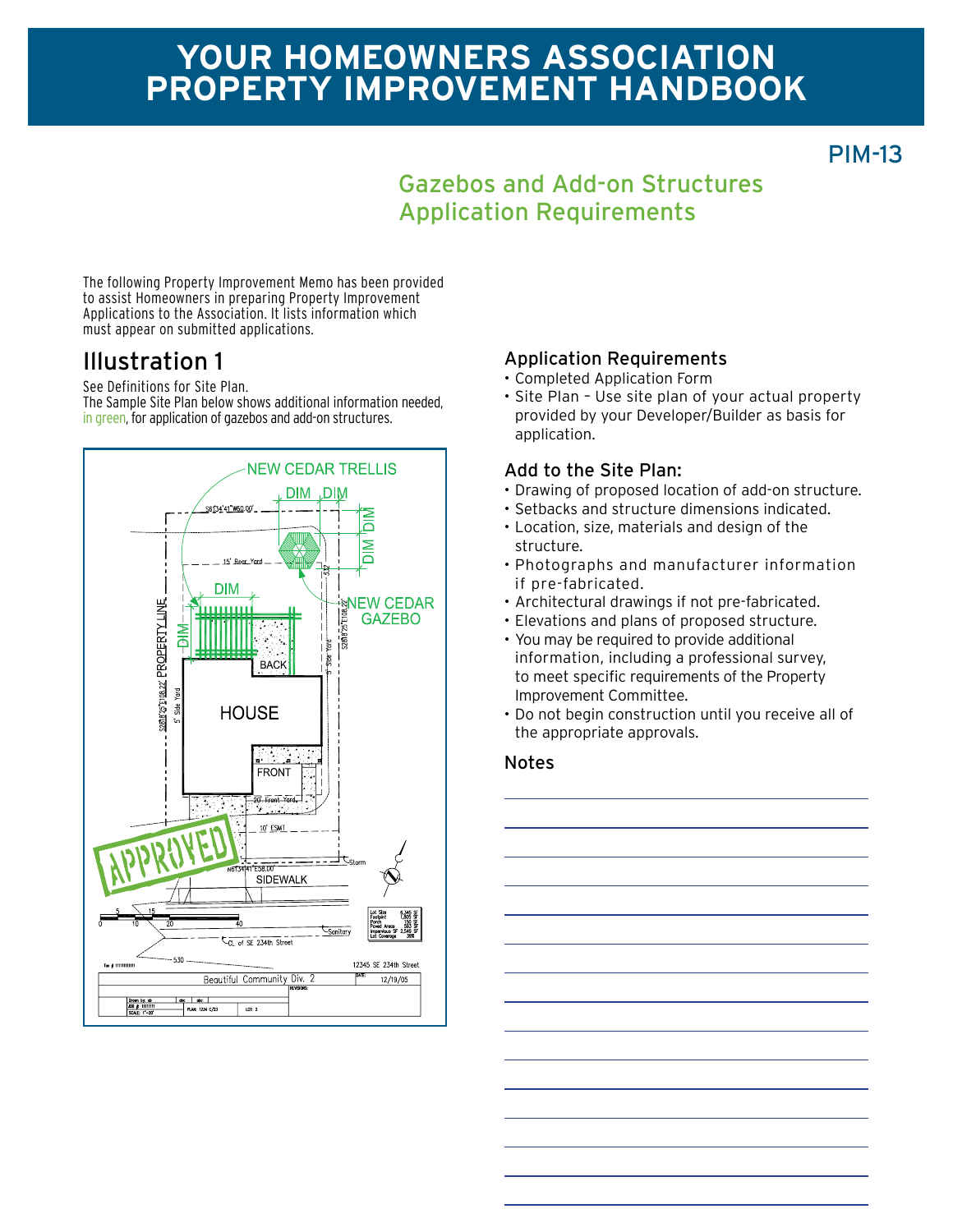# **Your homeowners association Property improvement Handbook**

PIM-13

### Gazebos and Add-on Structures Construction Requirements and Recommendations

## Figure A

Configurations RECOMMENDED







#### Construction Requirements:

- • You must seek a PIC approval for all addon structures including, but not limited to, greenhouses, sunrooms, gazebos, cabanas, trellises and screened porches.
- Roofing shall match or complement that of the residence.
- • Maximum exterior height is 10 feet.
- All exterior freestanding structures as well as trellises attached to the house shall maintain proper drainage on the site. Homeowner is required to provide detailed runoff and drainage patterns created as a result of the new structure.
- If electrical service to a gazebo or cabana is desired, it must be supplied underground. No overhead electric wires are permitted. Electrical service to exterior structure requires a permit from your local jurisdiction.

### Construction Recommendations:

- • Freestanding gazebos, trellises, cabanas and other similar enclosures must match the color of the residence or be constructed of natural wood.
- • Size of add-on structure must be appropriate for your lot.
- Trellis may be either freestanding or attached to the exterior of the house. The size and design of the trellis must complement the scale of the residence and its elements must correspond with elevation of the home.
- • Roofed structures and concrete pads may be considered part of the impervious surface, depending on their location.
- • Consideration must be given to minimizing the views of gazebos, trellises and cabanas from decks, patios and windows of adjacent lots.